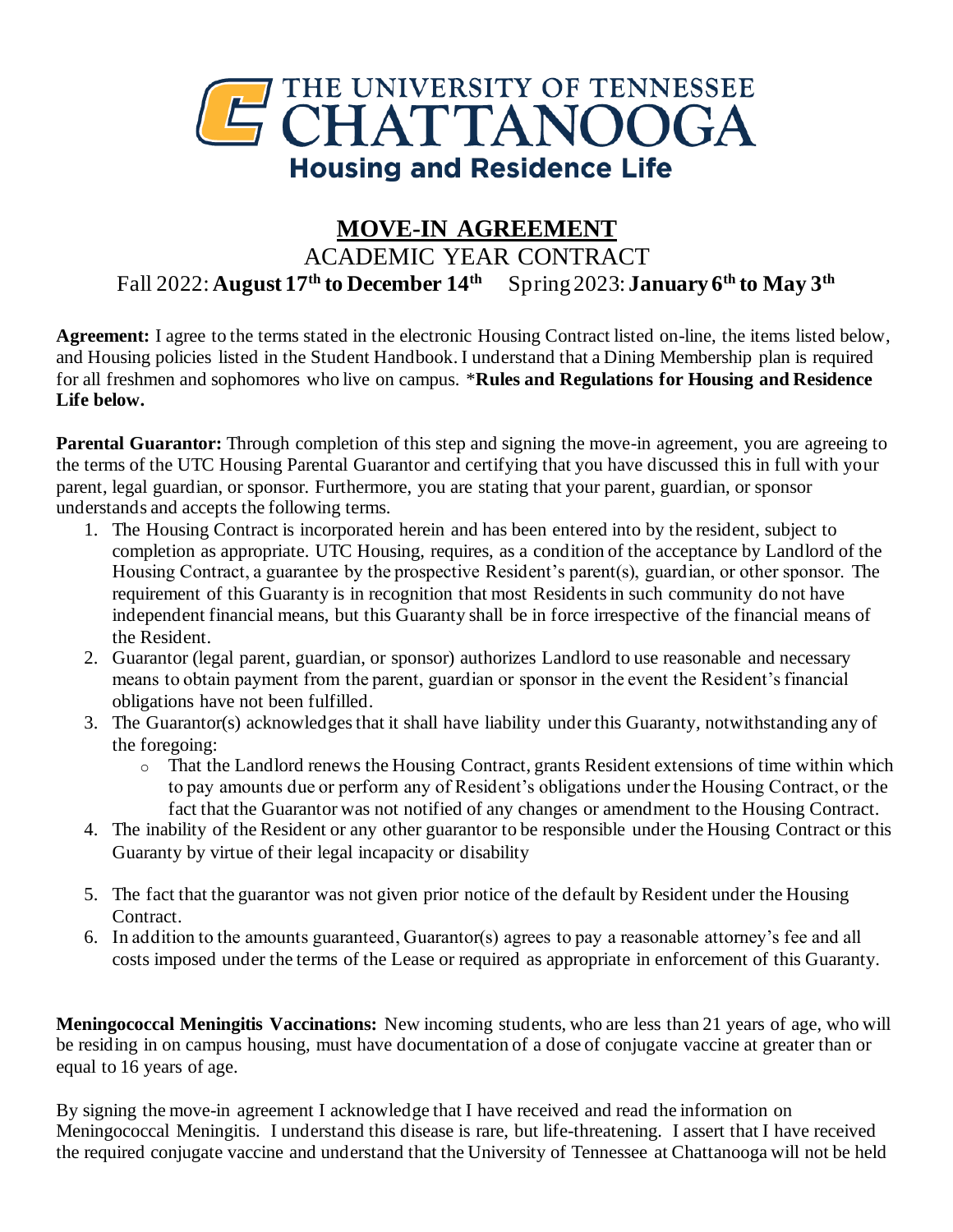responsible if I contract the disease.

**Senate Bill No. 425:** Sexual Offenders whose victim was a minor, shall not knowingly reside or conduct and overnight visit as a residence in which a minor resides or is present. https://publications.tnsosfiles.com/acts/111/pub/pc0374.pdf. I acknowledge awareness of the law.

## **Rules and Regulations for Housing and Residence Life at The University of Tennessee at Chattanooga**

- 1. Any amendments to the online contract must be in writing and acceptable to both parties. The terms of the contract remain in effect with all changes in assignments within the agreement period.
- 2. **Visitation**: Freshmen residents may have guest of the opposite sex in the apartment from 12pm to 12am. Upperclassmen Residents must agree to a visitation policy governing when members of the opposite sex may or may not visit.
- 3. **Overnight Guest**: Resident acting as a host may have an individual overnight guest of the same gender provided permission is secured at least one (1) day in advance from the Resident Director. Guests are not permitted unless the host is present. Guests are subject to the rules and policies of the University and visits are limited to no more than three (3) days. Hosts are responsible for the actions of their guest(s). Overnight visiting by members of the opposite sex is not allowed.
- 4. You Are Permitted to Reside Only in the Room You Are Assigned. You shall not reside in any campus residence hall room not assigned to you.
- 5. **Reassignment of Room/Closure of Residence Halls**. UTC reserves the right to make changes to room assignments as necessary due to the coronavirus/COVID-19 pandemic. UTC further reserves the right to withdraw its permission for you to continue to reside in campus housing should it be determined by UTC, within its sole discretion, that it is appropriate or necessary to close its residence halls due to health or safety concerns, including the coronavirus/COVID-19 pandemic.
- 6. University policy requires all freshmen and sophomore residents to participate in the UTC Dining plan during the fall and spring semesters. All unused monies on the last day of the semester will be eliminated.
- 7. Students are responsible for knowing and abiding by all the rules and regulations that are found in the Student Handbook. Students are responsible for knowing and abiding by all safety regulations published by the University of Tennessee at Chattanooga and will not engage in any activities that can endanger any person or property of the UTC community.
- **8. Contract Dates:** 
	- 1. Fall 2022 semester August 17<sup>th</sup> to December 14<sup>th</sup>.
	- 2. Spring 2023 semester January 6<sup>th</sup> to May 3<sup>rd</sup>.
- 9. **Winter Break:** Residence halls will close on Wednesday, December 14, 2022, at 12pm. **Any resident needing accommodations between December 14th at 5pm and January 6th, 2022, must register with Housing and plan to change rooms to a centralized location on campus.** Residents will be required to turn in their room key and/or have their card access turned off for the break period.
- 10. When a student ceases to be enrolled at the University of Tennessee at Chattanooga, he/she will be required to vacate the premises within 24 hours of withdrawal from the University. Fees for breaking the housing contract will be assessed. All residents must be enrolled as full-time students unless exempted by the Housing Office.
- 11. Subletting by the student is not permitted.
- 12. The University reserves the right to make any changes in the accommodation it deems proper or necessary. Double rooms are to be occupied by two (2) persons. Triples are to be occupied by three (3) persons. Quads are to be occupied by four (4) persons. In case one of the occupants moves, the remaining student(s) agrees to accept an assigned roommate(s) or to move to another room upon request. When available, a student may request a double room to be occupied privately at a higher rate.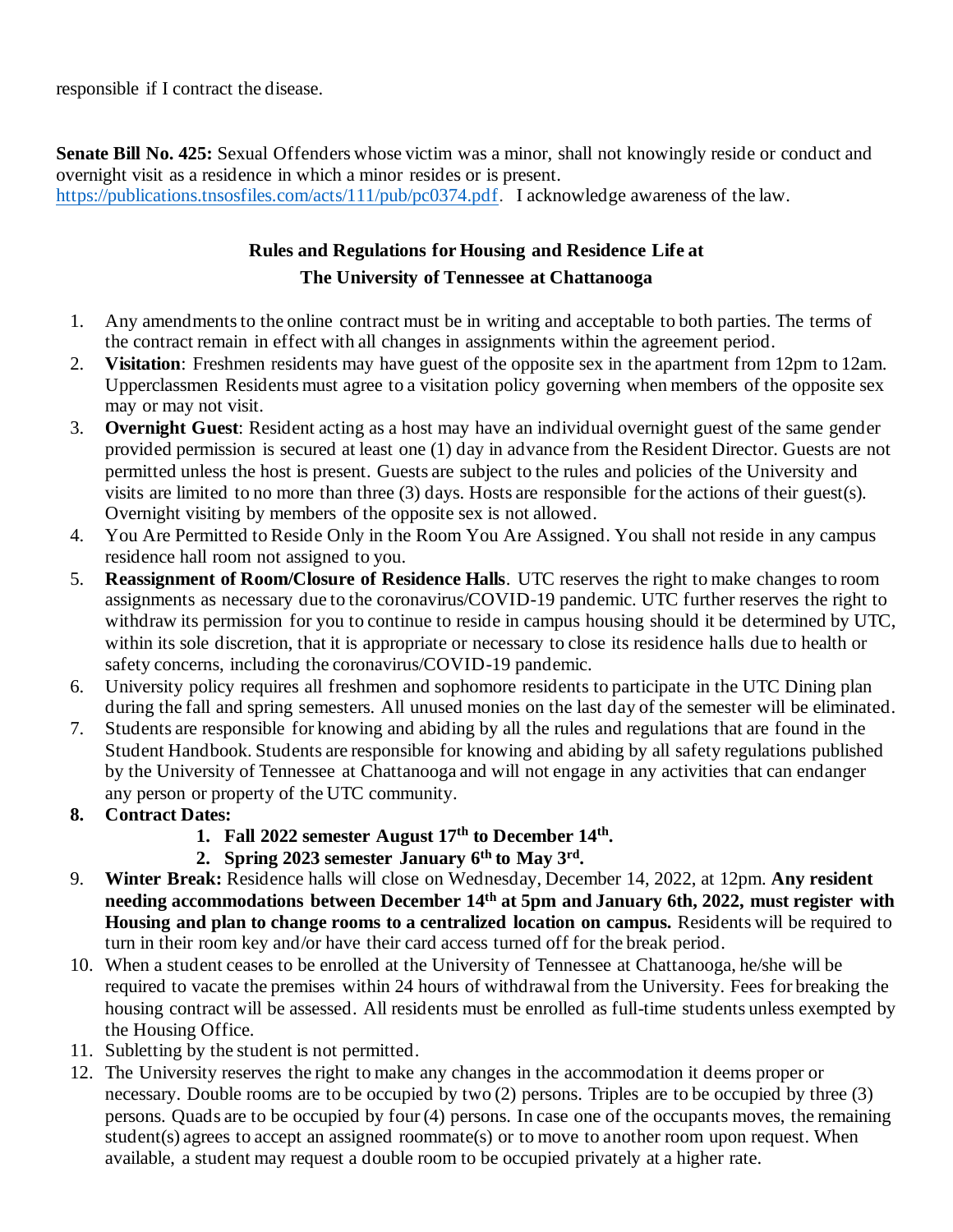- 13. The University provides the basic furniture necessary for each room, suite or apartment. This furniture is the property of the University and cannot be moved from one unit to another. The occupant(s) of each room, suite or apartment will be held responsible for loss or damage within the unit and/or its contents and shall be assessed by the University for the cost of all repairs and for replacement or moving of the furniture.
- 14. The University is not responsible for damage to, or disappearance of personal possessions of the student under any circumstances. **In case of fire or other damages or losses, students' personal possessions are not insured by the university. Students and parents are strongly advised to insure their own possessions.**
- 15. The use of gas/charcoal grills will not be permitted in the Residence Halls. The only exception to this would be the use of grills for organized and approved University functions.
- 16. Gambling, the use or possession of alcoholic beverages, illegal drugs or narcotics, visitation other than specified in the housing option (noted in the Student Handbook), the use or possession of firearms or fireworks, and the housing of cats, dogs, or other animals are prohibited, violate this contract, and are subject to disciplinary action, including dismissal from University housing.
- 17. The University is a smoke-free environment.
- 18. RIGHT OF ENTRY BY UNIVERSITY OFFICIALS: By signing this Housing Contract, the Resident expressly consents to allowing University officials to enter the Leased Premises during the term of the Housing Contract under the conditions provided under this Section 20. (1) Safety/Maintenance Inspection. (2) Search Inspection. (3) Emergency Inspection. For more specific details, refer to the Housing Contract.
- 19. Residents are responsible for following all safety rules promulgated by the Departments of Public Safety and the Housing Department. Rules include the prohibition against fire hazards, including, but not limited to, candles, incense, other open flames, and Halogen Lamps. Damaging and or interfering with smoke and fire detection equipment and failure to follow fire evacuation procedures and directives from safety officers or resident staff are also violations of safety rules.
- 20. Quiet hours have been established in each residence hall and the apartment complexes. The following hours are in effect seven days a week: from 10:00pm to 7:00am.
- 21. Residents are responsible for the care and cleaning of their rooms and apartments. Double-sided foam tape, nails, contact paper, etc. are not to be used on the walls and furniture. A staff member will perform monthly inspections of rooms/apartments.
- 22. Residents are not permitted to move furniture from within their rooms/apartments outside of the room/apartment. Any furniture in public areas should remain in its designated place.
- 23. Pets are not allowed in the residence halls or apartments, with the exception of fish in a 10-gallon tank.
- 24. Improper room changes room changes made without the permission of the Resident Director, are subject to an administrative processing fee.
- 25. Students are prohibited from using technology resources to violate any state or federal law including copyright and licenses agreements Examples: illegally downloading, storing, and/or sharing copyrighted materials, viewing child pornography and thief of confidential information. Violations may result in termination of access, disciplinary review, expulsion, and possible legal action. For complete information see the UTC Acceptable use practices at: https://www.utc.edu/information-technology/informationsecurity/acceptable-use-policy
- 26. **Keys and ID Cards.** Possessing, using, or duplicating University keys, University access cards or University identification cards without authorization from the University or unauthorized entry into or use of University facilities is prohibited.
	- Keys are to remain in the possession of the person to whom they are issued. If you lose your key, you must immediately inform a staff member so that the security of your room can be established as quickly as possible.
	- Lost keys will result in a lock change and associated costs. If a student mistakenly locks himself out of his room, a loaner key may be obtained at the residence hall complex office. For safety and security reasons, students are required to show a photo ID to receive a loaner key. The loaner key must be returned within 48-hours. If the key